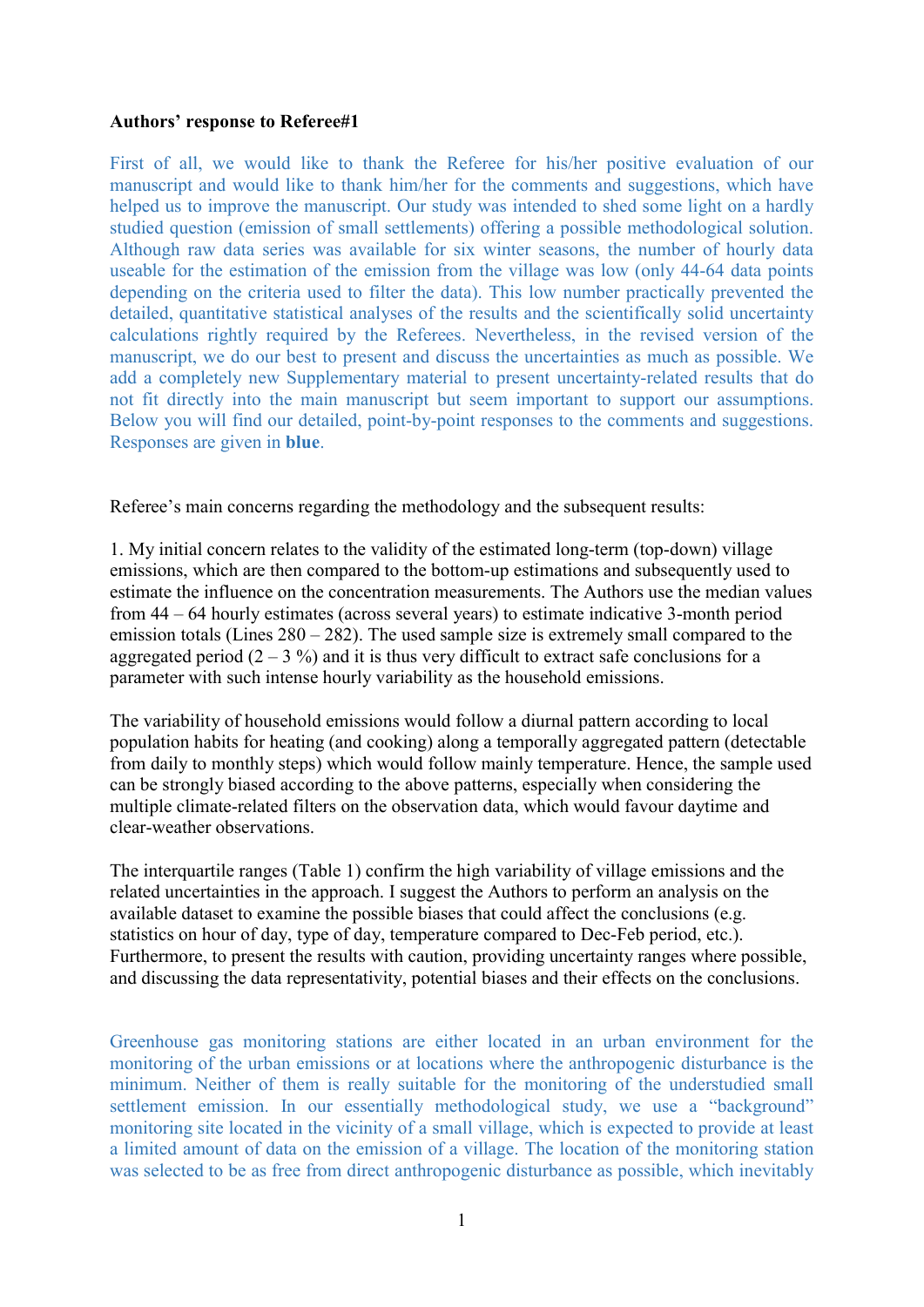leads to the low number of usable data for our present study. However, we think that the novelty of our approach and the information provided are interesting for the scientific community despite the unavoidable uncertainties.

Fig. 5 in the original manuscript presents how quickly the number of available hourly data decreases with the increase of the prescribed minimum footprint coverage of the village (integral of the footprint function over the village, alpha in Eq. (1)). In the new Supplementary material, figures will show how F<sub>village</sub> converges to the assumed true value with the increasing alpha minimum, while the interquartile range also decreases indicating a less and less uncertain emission value. An example figure is presented here (Fig. 1) for  $N_2O$ .



Fig. 1: Convergence of the median emission density (orange line) and interquartile range (grey bands) as the function of the minimum footprint coverage of the village  $(a_{\min})$ . The vertical yellow lines indicate the values presented in Table 1 in the main text of the paper  $(\alpha \ge 0.25$  and  $\alpha \ge 0.30)$ . The number of data available for the calculations is shown in Fig. 5 in the main text.

In addition to the fuel used, the emission of a household depends on the outside temperature and the time of day. The vast majority of the calculated  $F_{\text{village}}$  values relate to the period of 9-15 h local standard time (57/64 in the case of  $\alpha$  >0.25, 42/44 in the case of  $\alpha$  >0.30). Although there are no quantitative data on the diurnal heating/cooking behavior of the populations, it can be assumed that our data avoid both the nighttime low emission period and the morning/evening high emission periods, and hence should be representative of the diurnal average emission values. This hypothesis cannot be tested with the available data, and the resulted uncertainty must be taken into account in the interpretation of the results. This reasoning is inserted into Section 3.2 (Emission from the village) of the revised manuscript.

The heating intensity obviously depends on the outside temperature. Emission of a city, region, or country is usually given for the average environmental conditions, therefore, the study also provides emissions from the village for average environmental winter conditions. The low number of data not making it possible to demonstrate a reliable temperaturedependence is another reason for avoiding the discussion of the temperature-dependence. The emission data reported in our manuscript (Table 2 in the original manuscript) are totals for the whole winter season. However, in response to the request of the Referee, the new Supplementary material will present the indicative temperature dependence of the emissions,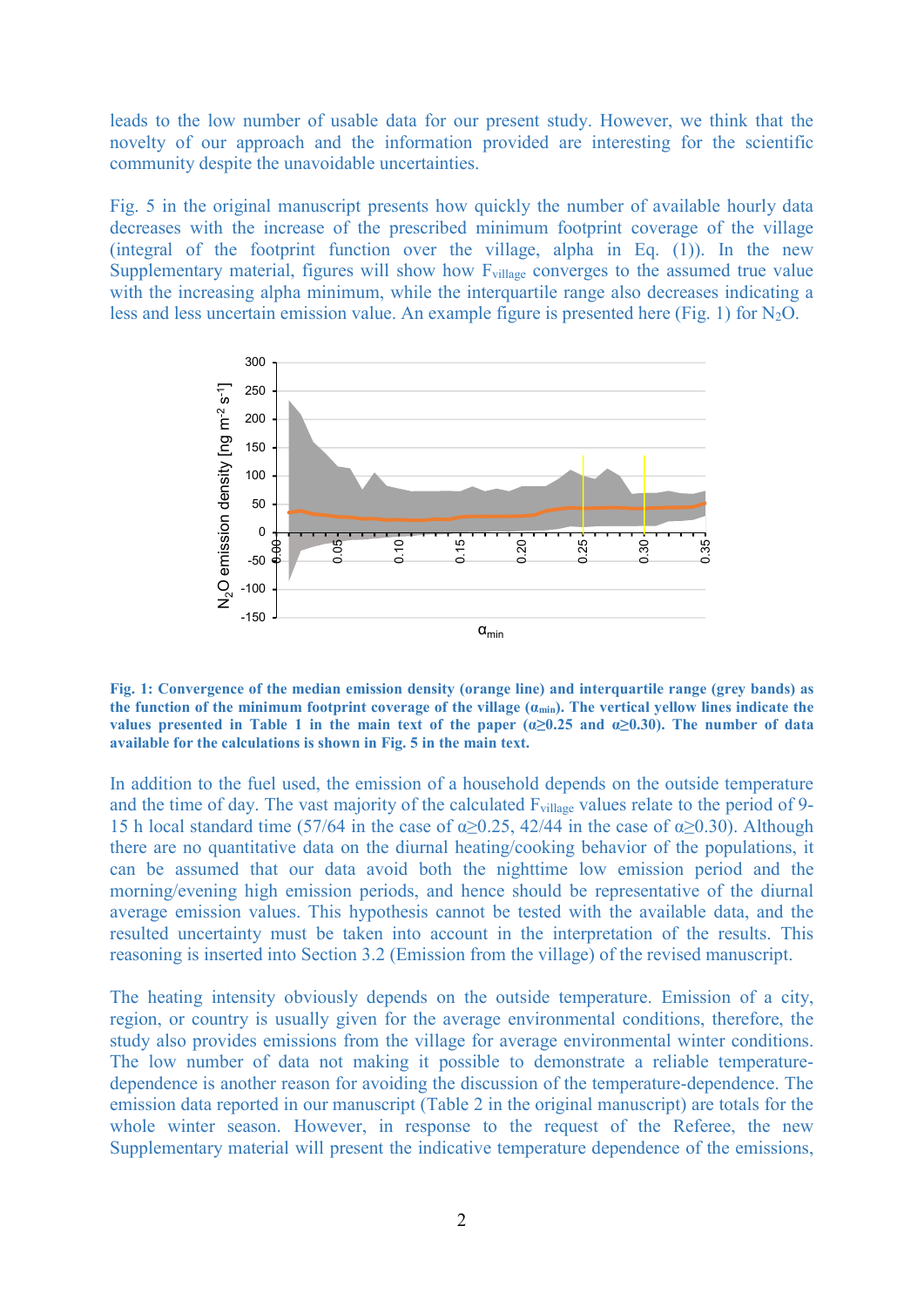as much as the low number of data makes it possible. The figure below (Fig. 2) is one of the three new graphs that will be included in the Supplementary material.



Fig. 2: Temperature dependence of the CO emission densities in the village for  $\alpha \ge 0.25$  and  $\alpha \ge 0.30$ . Medians in each temperature range, and the medians of all available data (blue and orange lines). No median is calculated for n<9.

All these sources of uncertainties, the assumptions and the procedures followed will be discussed in the revised 'Results and discussion' section of the paper.

2. The second main concern is about the assumption of homogeneity in the "natural fluxes". By keeping Fnatural constant on Eq. 2, temperature variability would induce some bias on the estimation of village emissions. Moreover, directionality could be significant and affect the medians used as representative natural fluxes. I wonder if the conclusion regarding the extremely high N2O emissions is somehow affected by the cropland emissions in the direction of the village. Furthermore, the major road on the south and the west of the station could be a confounding factor on the natural flux estimation (mainly concerning the southern wind directions). I suggest the Authors to provide detailed analyses to examine the validity of temporal and directional homogeneity hypothesis and the potential errors associated with it, as well as to discuss the main effects on the methodology and the results.

Our method assumes homogeneous and isotropic spatial distribution of GHG fluxes from the "natural" landscape. To evaluate whether this condition was met, the measured flux values were grouped into wind sectors of 22.5-degrees, and the median value was calculated for each sector. (See the example figure below (Fig. 3). Figures for all the three gases studied will be presented in the new Supplementary material.) The directional medians were compared with the overall median of the data set using the asymptotic K-sample Brown-Mood median test. Only the median of the southwest direction deviated significantly  $(p<0.05)$  from the overall median, possibly due to a flux signal from the major road in that direction. Discrimination of a specific direction would have been inconsistent with the otherwise applied α-based filtering, therefore we calculated how much the somewhat higher fluxes from this direction contributed to the overall median. Rejection of the data from the southwest direction would reduce the median CO emission density from 139 ng  $m^{-2} s^{-1}$  to 128 ng  $m^{-2} s^{-1}$ . The corresponding values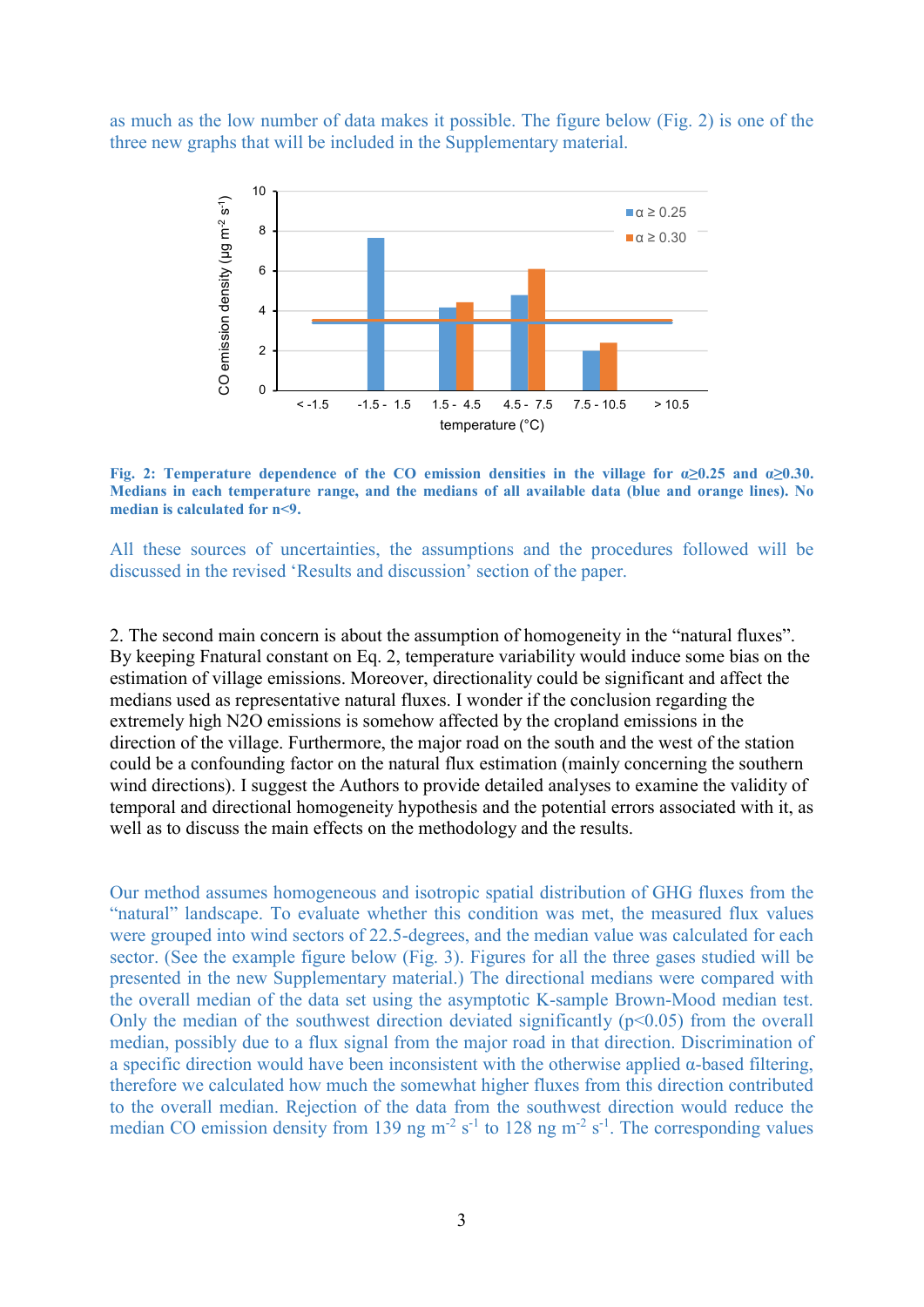

Fig. 3: Sectorial distribution of the median fluxes of  $N_2O$  (ng m<sup>-2</sup> s<sup>-1</sup>) of the "natural" landscape (red), and the median flux calculated using all available data (black). No median is calculated for n<10. A logarithmic scale is applied for better visualization. The village is located in the SW-W-NW-N sector (see Fig. 3 in the main text of the paper). Similar figures are presented for  $CO$  and  $CO<sub>2</sub>$  in the new Supplementary material.

for N<sub>2</sub>O are 5.9 ng m<sup>-2</sup> s<sup>-1</sup> and 5.8 ng m<sup>-2</sup> s<sup>-1</sup>, while for CO<sub>2</sub> 12 µg m<sup>-2</sup> s<sup>-1</sup> and 11 µg m<sup>-2</sup> s<sup>-1</sup>, respectively. These small deviations hardly influence the calculation of the emissions from the village and are negligible relative to the calculated emissions from the village. Therefore, for keeping the consistency of the filtering method, all available data were used for the calculation of the median emission densities of the "natural" landscape. The sector containing the village could not be tested because of the contribution of the village itself. We hence assumed that the overall median of the "natural" GHG fluxes was also applicable for this sector.

Fnatural shows a moderate positive temperature dependence for all gases studied. As we focused on the average wintertime environmental conditions we used the median Fnatural calculated from all available data. Nevertheless, the Supplementary material will include figures on the temperature dependence of  $F<sub>natural</sub>$  because the information might be useful for other studies.

All these sources of uncertainties, the assumptions, and the procedures followed will be discussed in the revised 'Results and discussion' section of the paper.

3. The third concern goes back to the main question raised by the Associate Editor Prof. Domink Brunner. In my first reading of the article I was left with the impression that Eq. 2 was not finally used in the estimation of village emissions and the weighting factor alpha  $(\alpha)$ was only used to filter which Eddy Covariance measurements are affected significantly by the village emissions (Fig. 5). But if this was the case, then the subsequent calculations of total village emissions (lines  $280 - 282$ ) would not be valid, so I assumed that the method described in section 2.1 was applied. To avoid confusion, I ask the Authors to further clarify the method used to estimate the village emissions. There is a number of unclear points: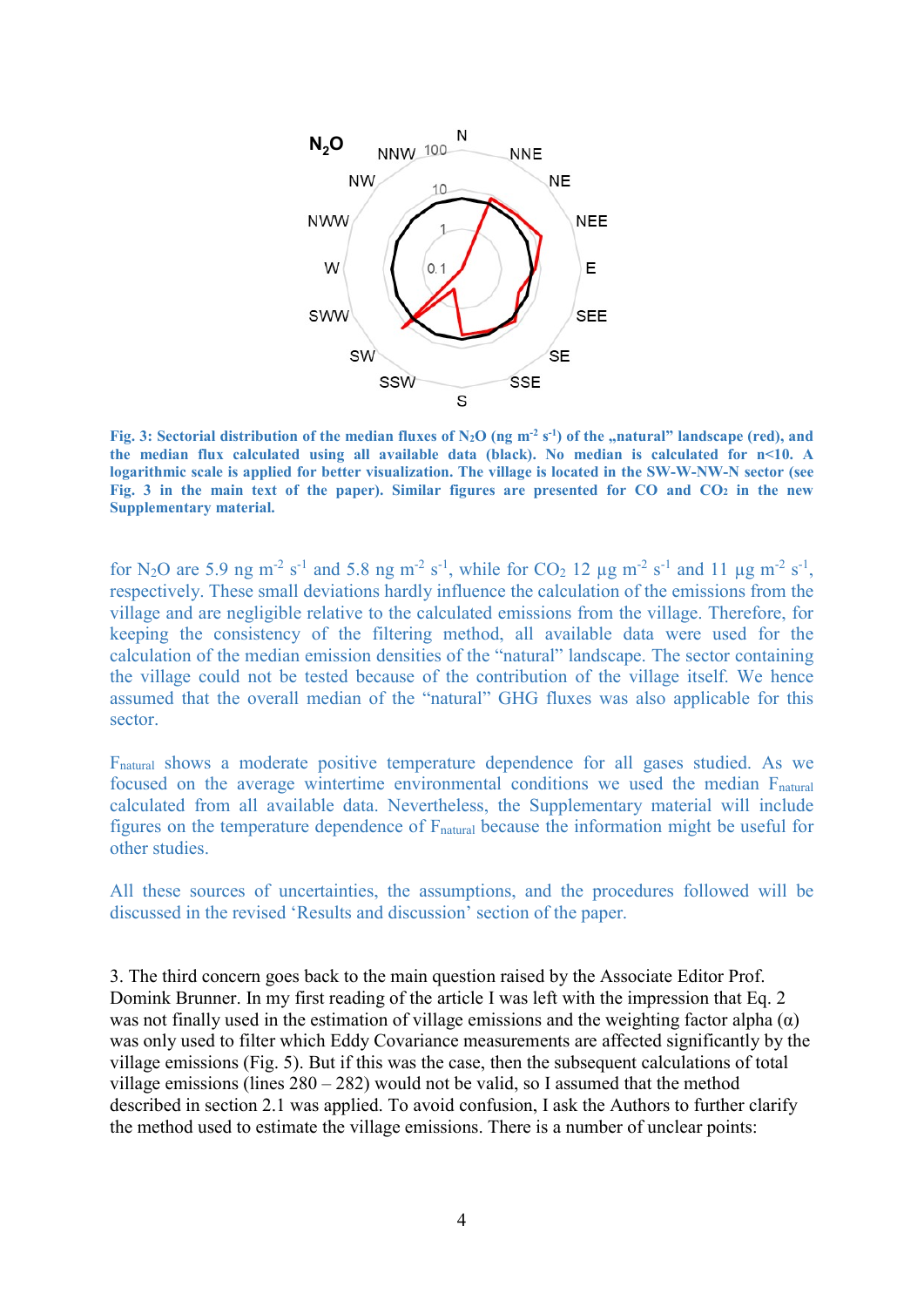- Statistics from two Fvillage estimates are given, at  $a = 0.25$  and  $a = 0.3$ . Does this mean that the indicated value is the lower threshold used to apply Eq. 2?

We apologize for the obscure description of the method. Obviously, for the calculations, Eq. (2) was applied. It will be clearly stated and explained in the revised version of the manuscript. The emission values are given for  $\alpha \ge 0.25$  and  $\alpha \ge 0.30$ . The cause of the obscurity was likely the faulty use of the = sign instead of  $\ge$ , which is corrected in the revised manuscript and the revised header of Table 1.

- Is Eq. 2 applied at the hourly Fmeasured and  $\alpha$  values, keeping Fnatural constant, to derive the Table 1 statistics for Fvillage?

Yes, it is. It will be more clearly stated in the revised manuscript.

"The emission density of the village has been calculated for  $\geq$  25 %, and  $\geq$  30 % footprint weighted coverage ( $\alpha \ge 0.25$  and  $\alpha \ge 0.30$ ) using the constant F<sub>natural</sub> and the actual hourly  $\alpha$ values in Eq.  $(2)$ ."

- The description of the concept in Lines 85 – 96 is not totally clear, confounding flux densities (Fx) with their theoretical areal attribution, without specifically defining the equation of  $\alpha$  which is the tool used for this attribution. I think this part needs to be more detailed, giving the Equation used for estimating  $\alpha$ .

 $\alpha$  is the integral of the footprint function for the territory of the village. The detailed mathematical description of the footprint function can be found in Kljun et al. (2015). We do hope that the rephrased description will be more understandable for the reader than before:

"The measured flux  $(F_{measured})$  is the combination of the fluxes originating from the built-up areas (Fvillage) including the houses, farm buildings, backyards, roads, and parks within the village, and those of the non-residential areas, which we denote here as "natural" landscape (Fnatural):

$$
F_{\text{measured}} = \alpha^* F_{\text{village}} + (1 - \alpha)^* F_{\text{natural}}, \tag{1}
$$

where  $\alpha$  is the contribution of the village within the footprint area. Note that the contribution of the surface flux to the measured flux is not uniform within the footprint area (Schmid, 1994; Kljun et al., 2002; Vesala et al., 2008). The weighted contribution of a surface source at a specific unit area to the measurement at the tower at each time step can be estimated by using the footprint function value at the given point. The integral of the footprint function over the infinite x-y plane equals one. Hence, with a suitable footprint model, if F<sub>natural</sub> is known, then Fvillage, the emission density of the village within the footprint area can be calculated as follows:

$$
F_{\text{village}} = (F_{\text{measured}} - (1 - \alpha) * F_{\text{natural}}) / \alpha \tag{2"}
$$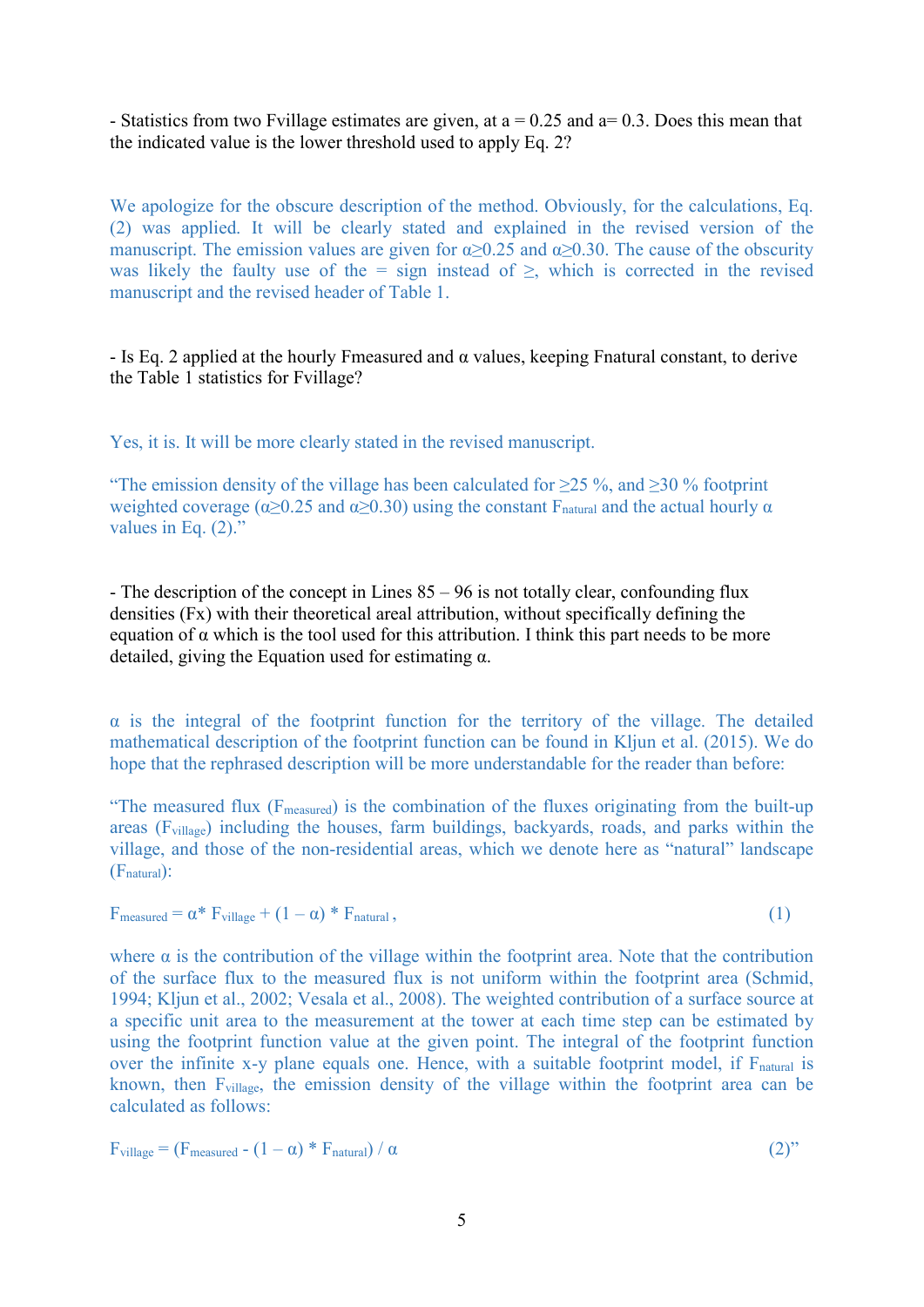Specific comments:

## Lines 43 – 45: An appropriate reference regarding household emissions is missing.

It is an everyday experience that in small settlements the heating-cooking appliances used depends on the local socio-economic conditions, cultural traditions, and available infrastructures. We do not know about any sociological survey in Hungary/Central Europe quantifying the differences among the villages under different conditions, different regions, and differences from the more uniform cities. There are numerous publications about the emissions of households in cities, which may be quite different from those in small settlements. Data on village emissions are available from China, India, and Africa but these are hardly relevant for a European village. The few publications available for Europe mainly focus on particulate matter emission because it is critical for the health of the local inhabitants.

## Lines 57 – 58: A reference regarding the uncertainties related to residential heating in the emission inventories is missing.

We agree with the Referee that this information would be useful but according to our best knowledge, such information is not available in either the literature or the national greenhouse gas inventories. There are emission factors and related uncertainties for well-defined heating methods (e.g. natural gas, LPG, lignite, coal, etc.). However, in a village, especially in less developed conditions, people use different fuels (e.g. natural gas, coal, wood, waste, and anything burnable) in unknown ratios. There is no survey and quantitative data on it, which implies a significant uncertainty in any theoretically calculated emission. Realistic values could only be obtained by performing as many measurements as possible. Our paper is an attempt to provide some information even if the uncertainty of the resulted data is presumably high and cannot be clearly defined.

Lines  $85 - 96$ ,  $214 - 215$ : The description of the method is not very clear (see main point no. 3). It is important to clarify the equation used for estimating  $\alpha$ .

The sections will be reformulated in the revised version of the manuscript. See our response above.

Line 111: Please provide the orientation of the sonic anemometer. Are there wind flow disturbances from the tower structure at some wind directions?

The sonic anemometer is mounted on an instrument arm projecting to the north. A certain disturbance can be revealed when the wind is from the south. We correct this effect as it is described in Barcza et al. (Agricultural and Forest Meteorology 149, 795-807, 2009). The following sentences will be inserted into the revised manuscript: "The eddy covariance system is mounted on the tower at 82 m above the ground, on an instrument arm of 4.4 m long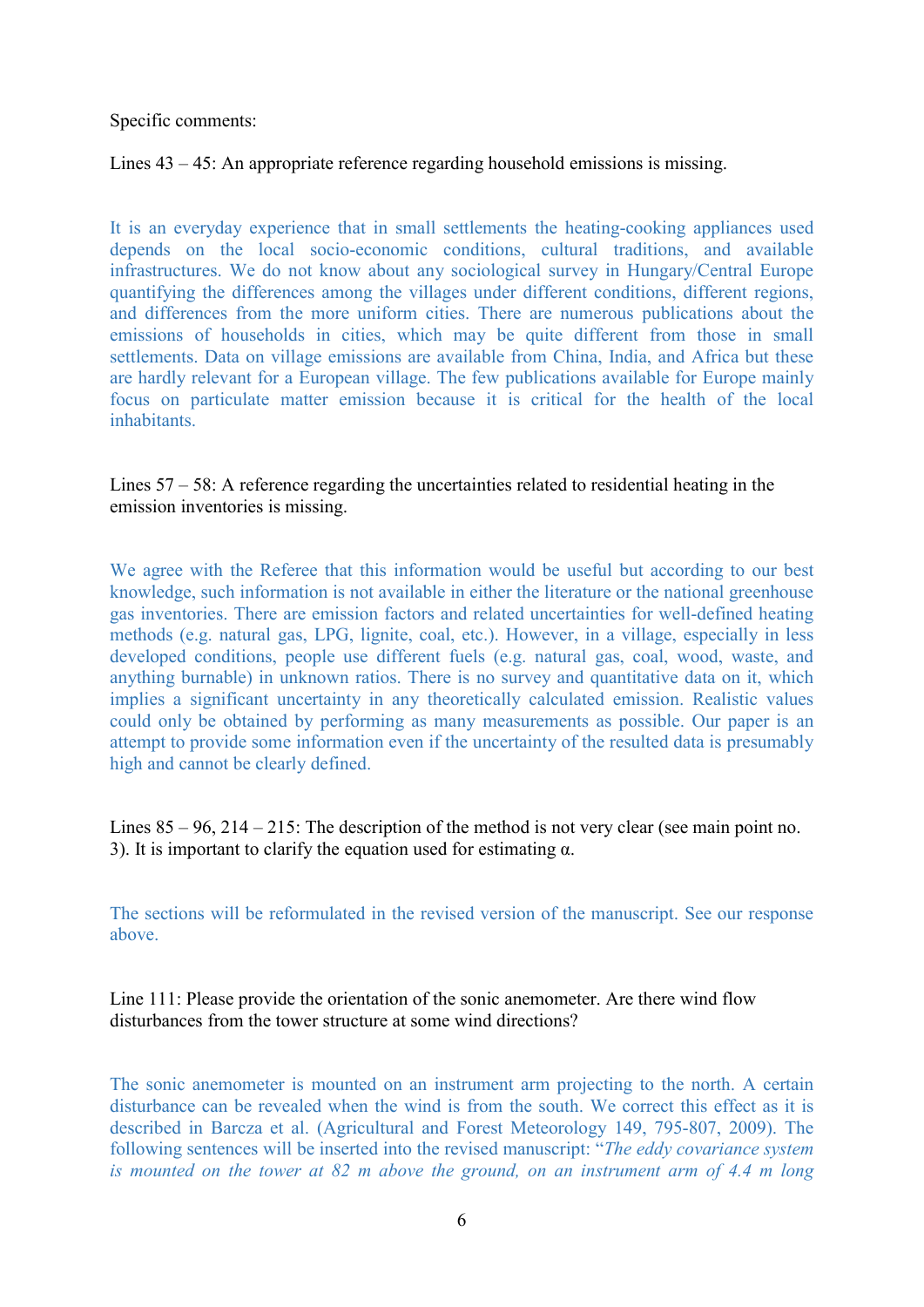projecting to the north. The disturbance of the flow pattern during southerly winds is corrected as described in Barcza et al. (2009)."

Lines 135 – 137: Is this the only data quality check applied on the EC fluxes? What about other quality flags such as steady state and integral turbulence characteristics tests, technical failures, weather effects?

Only quality-checked data were involved in this study. Among these data, those were filtered out when the height of the planetary boundary layer was less than 100 m. (Note: the measurement elevation is 82 m.) The complete quality check procedure can be found in Haszpra et al., (2005) and Barcza et al. (2020) referred to in the original manuscript. The modified text goes as: "Taking into account the elevation of the EC system of 82 m above the ground, we removed all flux values from the quality-checked data series (Barcza et al., 2020; Haszpra, et al., 2005; 2018) when the top of the boundary layer was below 100 m".

Lines 222 – 224: Please clarify the input dataset concerning the village emissions and the temporal resolution and the time period of the simulations. Is the mean estimated Fvillage used for hourly simulations?

For the estimation of the effect of the emission in the village on the concentration measurements at the tower, the emission densities calculated in this study were used (F<sub>village</sub>). The model was run in hourly resolution for the period from December 2017 to February 2018. These details will be added to the revised manuscript. Section 2.6 is extended by the following sentence: "The simulation was run at 10 m horizontal and 3 m vertical resolution for the period of December 2017 – February 2018. at 1 h temporal resolution." A further sentence is inserted into Section 3.3: "For the calculations, F<sub>village</sub> presented in Table 1 for  $\alpha \geq 0.3$  was assumed, with a homogeneous distribution over the area of the village."

Lines 227 – 244: This part in more related to the theory or the basic concept descriptions, rather than the results section.

The methodological section is about the basic concept, the model, the measurement conditions, and the input data. Lines 227-244 are an introduction to the calculation of the "natural" emission. This part gives the origins of greenhouse gases in the unpolluted atmosphere, and a few words about the factors influencing their emissions. If we moved this section to the methodological chapter, it would be too far from the actual use of the information. We hope that the Referee will accept keeping this part in its original place.

Lines  $267 - 270$ : The method used for the estimation of village emissions is not clear (see main point no. 3).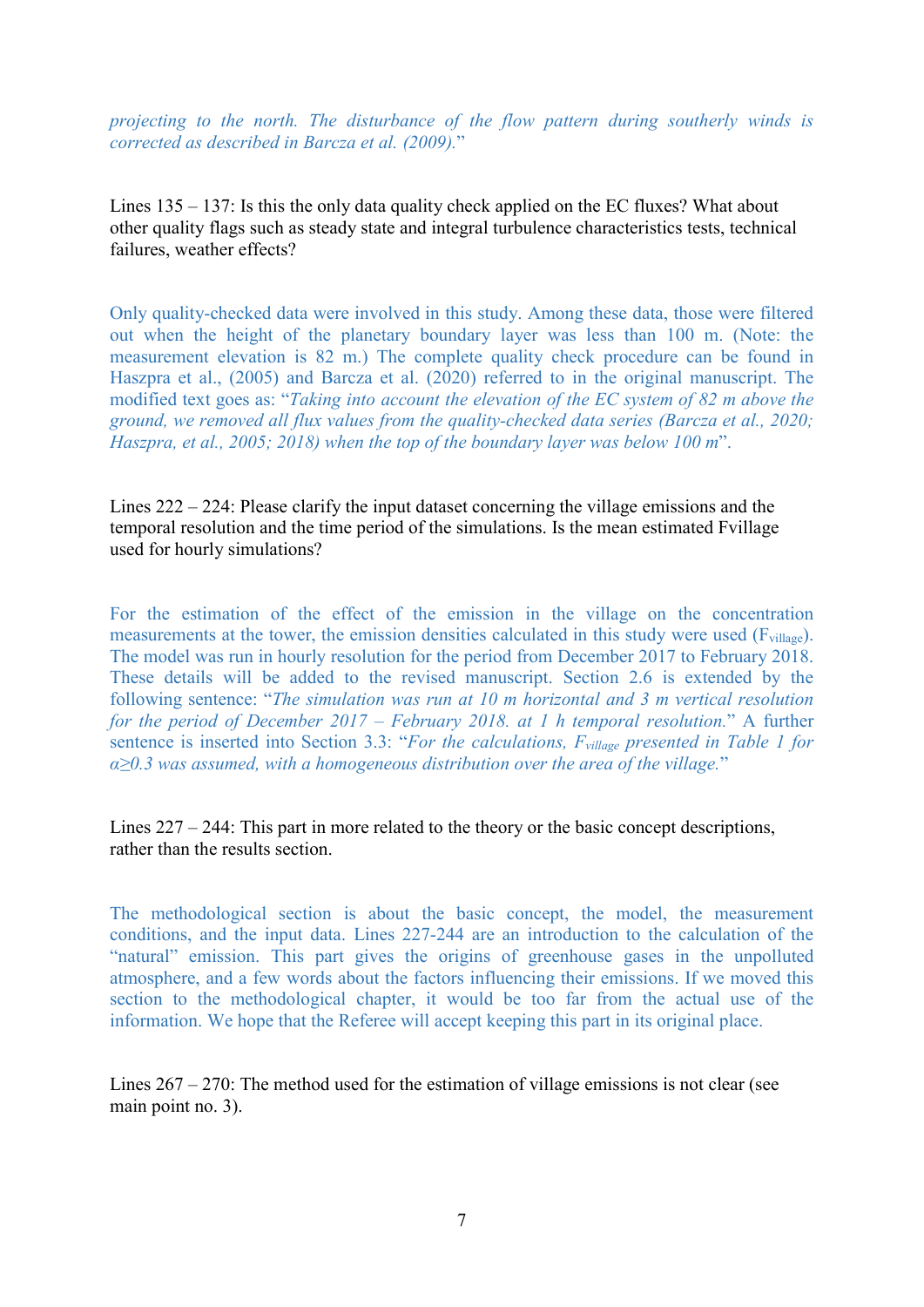The cause of the obscurity of the sentence is the faulty use of the = sign instead of  $\geq$ . The sentence is corrected: "The emission density of the village has been calculated for  $\geq$ 25 %, and  $\geq$ 30 % footprint weighted coverage ( $\alpha \geq$ =0.25 and  $\alpha \geq$ =0.30) (Fig. 6). In addition to the median flux, Table 1 gives the estimated lower and upper quartiles, and the number of footprints available for the calculations." The header of Table 1 is also corrected accordingly.

Lines 300 – 332: The description of the bottom-up emission estimation approach would be better related to the methodology section rather than the results.

Section 3.2 is about the emission from the village where our top-down calculations are compared with the bottom-up estimations. Therefore, it seems reasonable to keep all data together to save the reader from scrolling back and forth between chapters. We hope that the Referee can accept this argument.

Lines 334 – 335: This statement is arbitrary. Uncertainty ranges are not given to enable comparison and similarity conclusions between the datasets.

The Referee is right, there are no uncertainty estimates available for either the bottom-up estimation or the top-down estimation. The sentence is reformulated as follows: "Although these statistics-based, bottom-up numbers seem to underestimate the  $CO$  and  $CO<sub>2</sub>$  emissions calculated by the top-down approach, - when taking into account the rough estimate of the bottom-up emission and the uncertainties of the top-down approach – the results are similar enough to support the applicability of our method.."

Lines 401 – 402: This statement is a bit strong and not entirely supported considering the uncertainties related to the results.

The sentence is reformulated as follows: "In this study, we have shown that tall-tower eddy covariance measurements may be used for the determination of the emission of a smaller region even if it occupies only a minor portion of the footprint area of the measurements."

Section 3: The discussion of the results is absent. The Authors should develop this part of the manuscript considerably, given that the methodology and the results raise several and substantial issues and questions which should be adequately covered (see also main points 1 and 2).

The section will be significantly expanded including a detailed description of the limitations of the study. We will discuss the questions of the directional homogeneity and temperature dependence of the "natural" emission, the minimum village coverage required, the temporal variation of the emissions, and the arguments for the applied procedures.